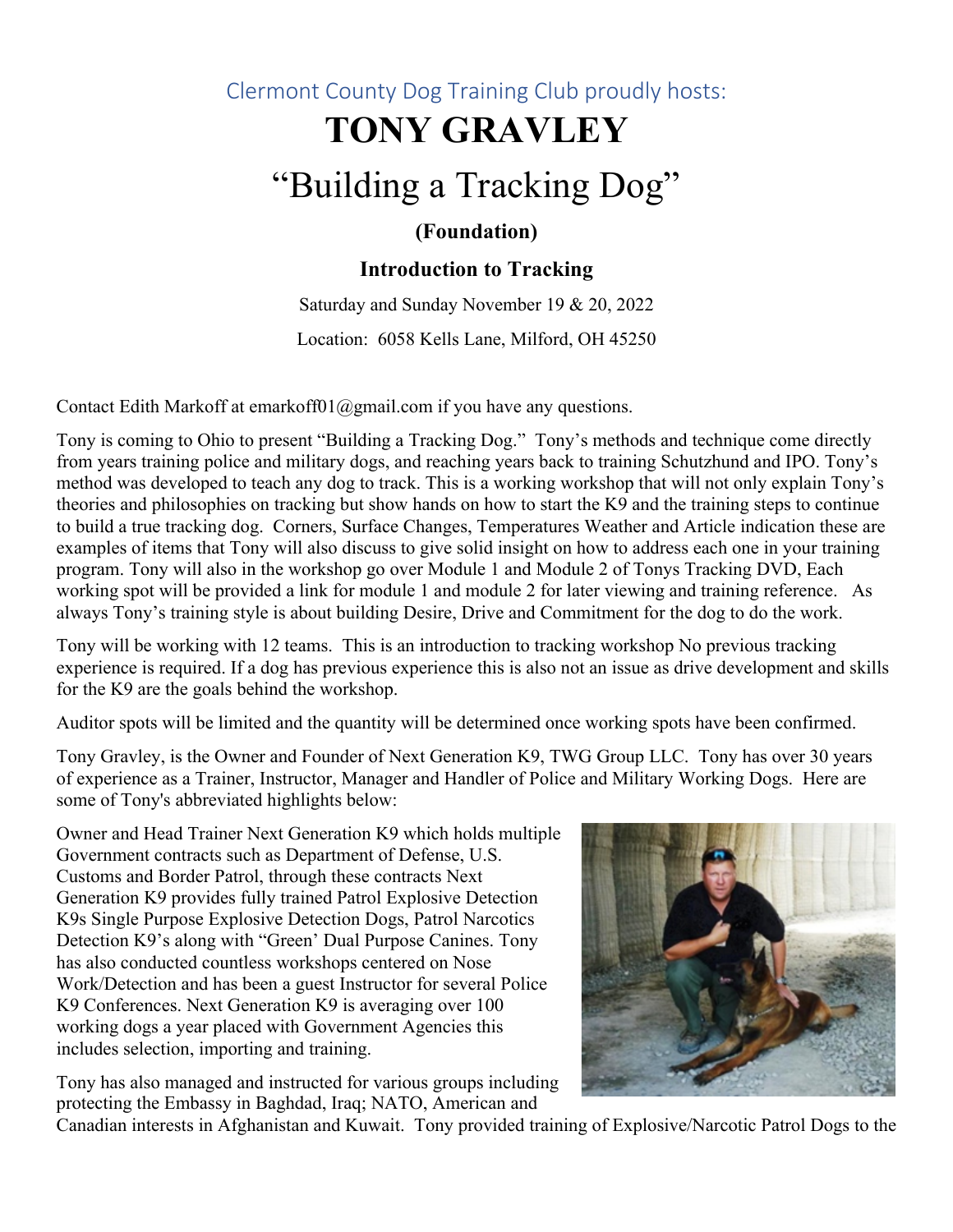Department of Defense and Federal and Local Law Enforcement Agencies. Tony also taught all Military Working Dog Courses to include Patrol, Detection, and Supervisor Course.

Additionally, Tony has the following credentials: Fully Accredited Master Trainer, United Police Work Dog Association; NACSW Nose Work Judge; Active in CNWI Program; AKC Scent Work Expert Judge (highest level judge and instructor/teaching judge); Tony Has Numerous Police K9s that he has trained that have countless successful apprehensions resulting in the K9s tracking skills. Tony Has Titled over 12 Schutzhund I Dogs and Numerous Schutzhund III and IPOIII and to include a FH Title on the last dog Tony competed with in Europe. Numerous K9 Nose Work Titles; Qualified and Invited to 2016 AKC Obedience Nationals; Instructor for several NACSW National Competitors; Multiple Students achieved K9 Nose Work Elite Titles; U.S. Marine Corps Military Police K9 Handler; Graduate of Military Working Dog Patrol Dog Course; Graduate of Military Working Dog Explosive Detection Dog Course; Graduate of Military Working Dog Supervisor Course; Graduate of Air Education and Training Instructor Course

#### **WORKING SPOTS**:

A handler may only work one dog per Working Spot.

Dogs will be crated in the same room as the Workshop. Working dogs should be comfortable (& nondisruptive) in a crate while waiting for their turn. The workshop will be held in a climate-controlled facility. If a dog cannot be crated, the handler should expect to work out of their car and stage away from the search areas, so you may not be able to watch other working teams. Please consider this when deciding whether to apply for a Working Spot. Also, some searches may be outside…please dress accordingly.

Working Spots are limited – applying for a Working Spot does not guarantee acceptance. In the event of cancellations, preference for Working Spots will be given to those on the Wait List and then, to those registered for Auditing Spots.

#### **AUDITING SPOTS:**

In order to allow for maximum working time for the working dogs, auditors need to hold their individual questions until breaks or lunch.

#### **WHAT TO BRING**:

**For Everyone** - a portable chair; notetaking supplies.

**For Working Spots** – a crate, tarp under to be placed under crate, a water bowl for your dog, reward/treats, and dog clean up supplies. These items can be left overnight.

#### **REGISTRATION/OTHER DETAILS:**

2-Day Working Spots: \$350 2-Day Auditing Spots: \$200

Box-type lunches will be provided to Working Spot teams. Auditing Spots may bring their own lunch.

There will be NO personal video/audiotaping of the educational portion of the Workshop. You may take personal video of your own dog working. If you wish to do this, **you may not post the video on any social media,** without Tony's approval…check with him before you do it.

If you are interested in a Working Spot, you will need to follow the instructions on the registration page.

If you are interested in an Auditing Spot, no pre-approval is necessary. Please fill out the Registration Form and mail it with your payment, following the instructions on the registration page. Auditing Spots will be limited and the number will be determined once the Working Spots are confirmed.

Full payment is required with your Registration Form. **Checks should be made payable to CCDTC**.

**Checks will not be cashed until November 19, 2022**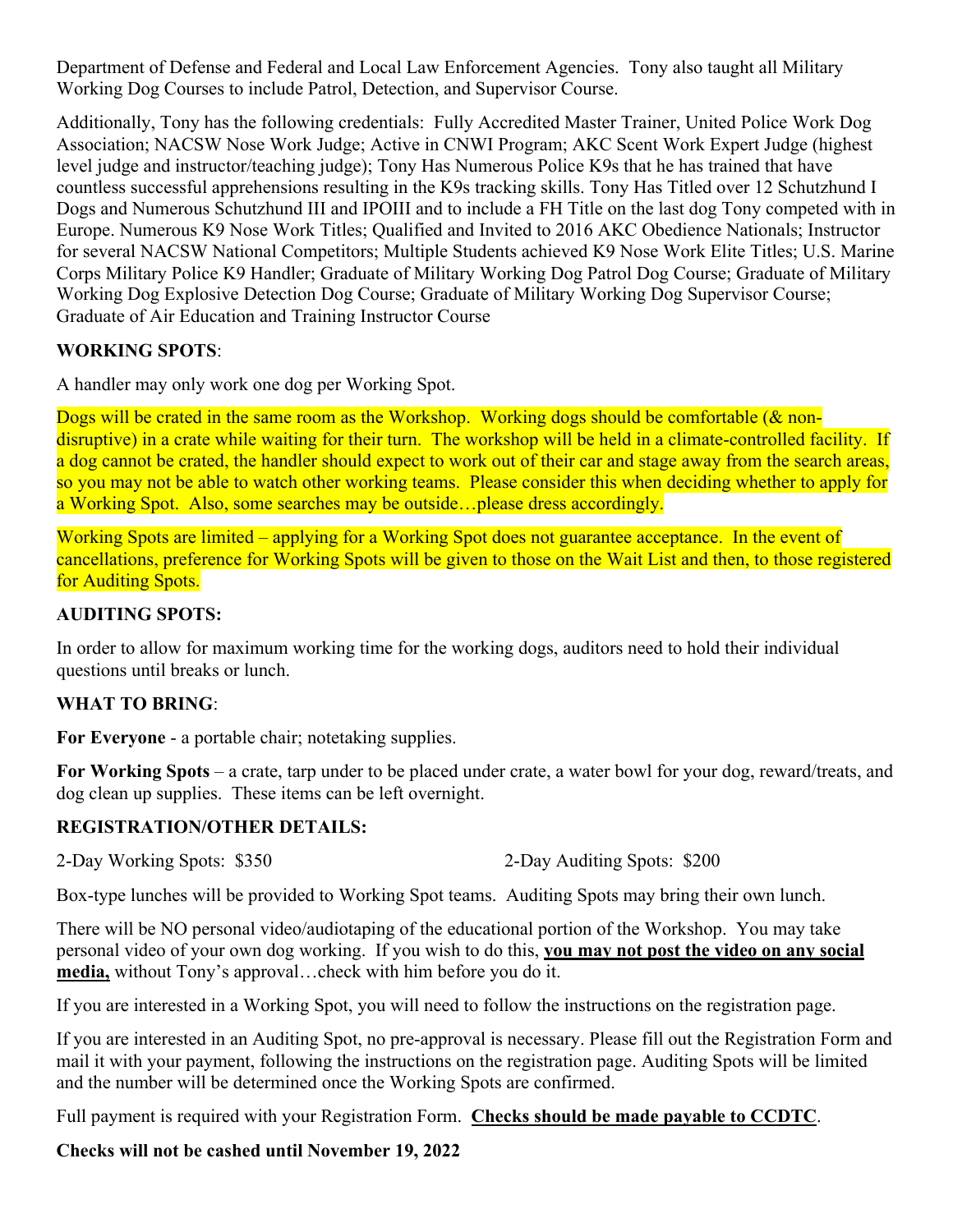**Mail your Registration Form and payments to:**

**CCDTC c/o Edith Markoff 1485 Fagins Run Road New Richmond, OH 45157**

## **CANCELLATION/REFUND POLICY**:

Full refund minus \$25 administrative fee for cancellations before 5pm on October 19, 2022. After October 19, 2022, full refund minus \$25 administrative fee for cancellations before 5pm on November 18, 2022, **if we can fill your spot**. No refunds for cancellations after 5pm on November 18, 2022.